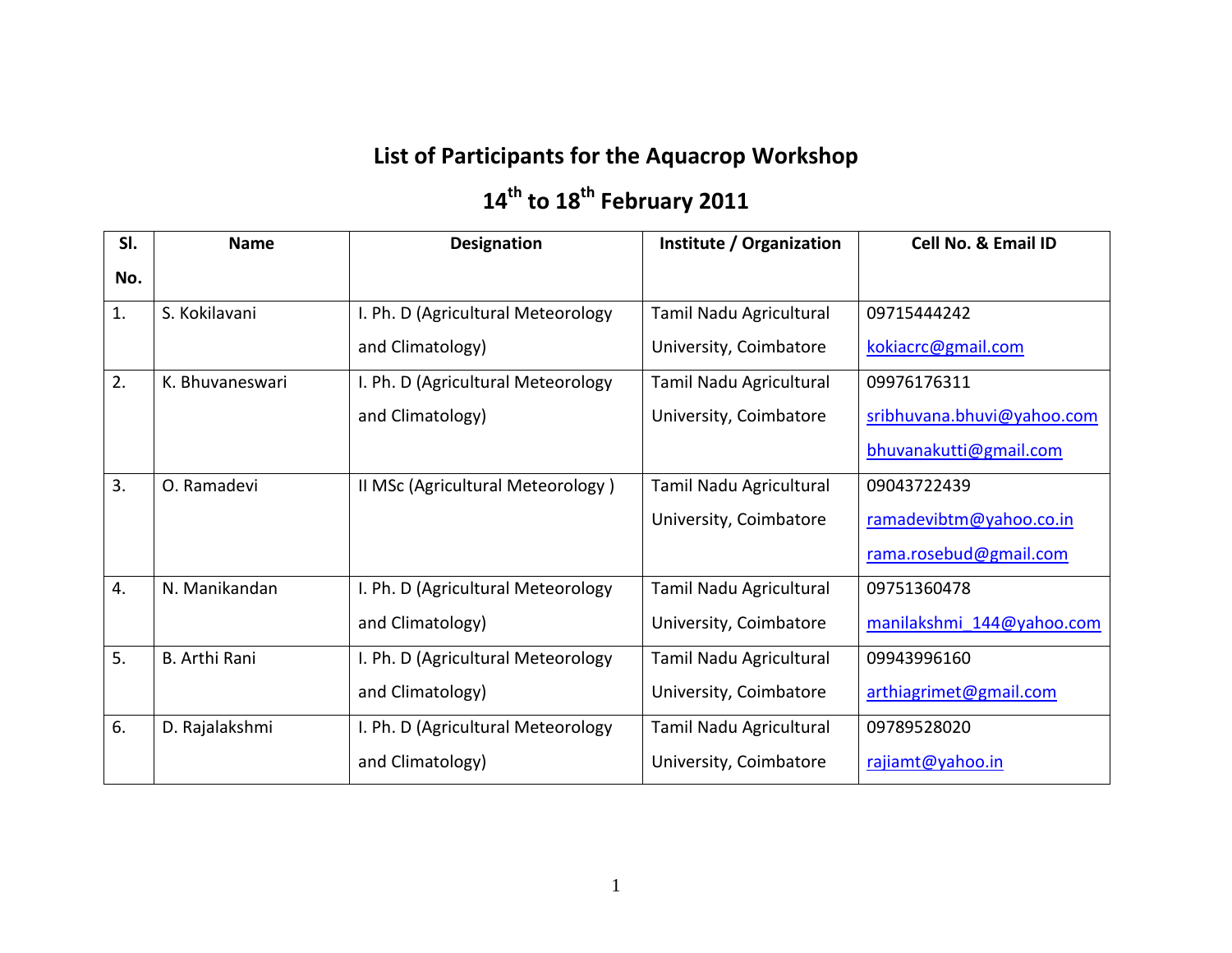| 7.  | Jella Kiran        | Scientific Officer (GIS & RS)       | <b>International Water</b> | 09000182828                 |
|-----|--------------------|-------------------------------------|----------------------------|-----------------------------|
|     |                    |                                     | Management Institute       | j.kiran@cgiar.org           |
| 8.  | K. Kesava Reddy    | <b>Assistant Executive Engineer</b> | Irrigation and CAD         | 08008104264                 |
|     |                    |                                     | Department, Government     | kesav pce@yahoo.co.in       |
|     |                    |                                     | of Andhra Pradesh          |                             |
| 9.  | N. Pulla Rao       | Dy. Executive Engineer              | Irrigation and CAD         | 09963550691                 |
|     |                    |                                     | Department, Government     | rao np@yahoo.com            |
|     |                    |                                     | of Andhra Pradesh          |                             |
| 10. | S. Sanyasappa Rao  | <b>Assistant Executive Engineer</b> | Irrigation and CAD         | 08106000886                 |
|     |                    |                                     | Department, Government     | singurusagar@gmail.com      |
|     |                    |                                     | of Andhra Pradesh          |                             |
| 11. | Pandiri Srinivas   | Dy. Executive Engineer              | Irrigation and CAD         | 09949309156                 |
|     |                    |                                     | Department, Government     | sreenivas pandiri@yahoo.com |
|     |                    |                                     | of Andhra Pradesh          |                             |
| 12. | Shankar Prasad     | <b>Assistant Executive Engineer</b> | <b>WALAMTARI</b>           | 09059940208                 |
|     | Punnam             |                                     |                            | pshankarprasad@yahoo.co.in  |
| 13. | K. Narasimha Murty | <b>Executive Engineer</b>           | <b>WALAMTARI</b>           | 09866661323                 |
| 14. | M. Chandrasekhara  | Consultant                          | <b>WALAMTARI</b>           | 09676799191                 |
|     | Rao                |                                     |                            | cmulukuri@gmail.com         |